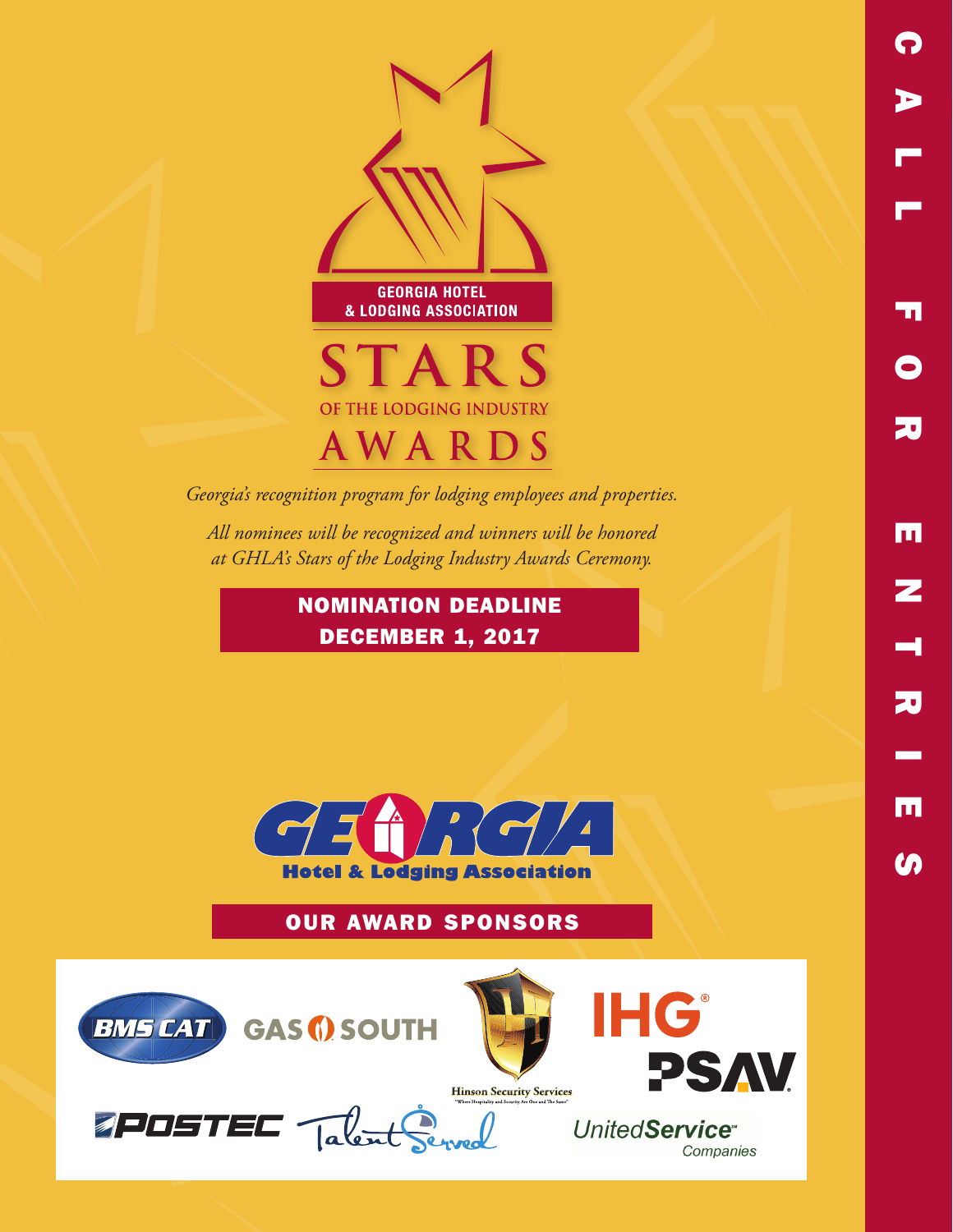Stars of the LODGING Industry LODGING INDUSTRY EHE  $\overline{C}$ STARS

The Stars of the Lodging Industry Awards program was created more than 40 years ago by the American Hotel & Lodging Association to recognize outstanding accomplishments in the lodging industry. The Georgia Hotel & Lodging Association is pleased to host our own local "Stars" program to recognize the very best in our industry right here in Georgia!

Georgia's Stars of the Lodging Industry Awards program will honor those lodging employees and properties who best symbolize the quality service of the industry. This is your opportunity to recognize those employees who go the extra mile for your guests, your property, and your community!

# DEADLINE FOR RECEIPT OF ALL ENTRIES AT GHLA IS DECEMBER 1, 2017.

To be nominated for one of these awards is, in itself, an honor. All nominees will be recognized at GHLA's Stars of the Lodging Industry Awards Ceremony the first quarter of 2017 — where a special tribute will be paid to the winners in each category.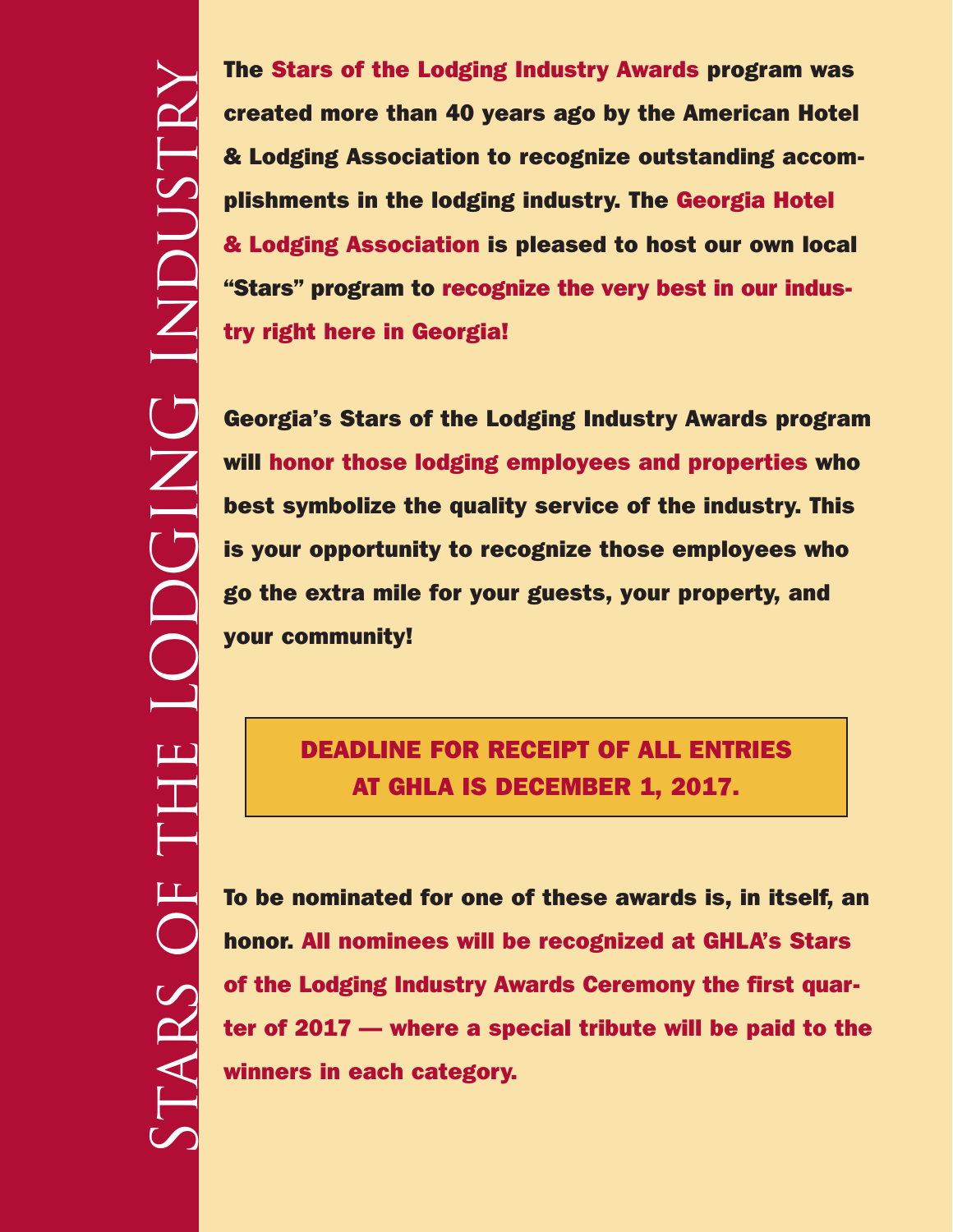## HELPFUL INFORMATION TO ASSIST IN PREPARING YOUR NOMINATIONS

The following suggestions will assist in preparing your nominations for GHLA's Stars of the Lodging Industry Awards program. You may also review the Helpful Suggestions located on page 7 of this document.

- $\mathbf{\hat{x}}$  Meet with key managers to determine which award categories your property should enter. Tap into this program as a means of recognizing top employees for the work they've done. Note: Most members enter every category!
- $\mathbf{\hat{x}}$  Enlist the help of key managers in the areas of Human Resources or Sales/Marketing to gather information and help prepare your nominations. These personnel can be particularly helpful in gathering support materials such as letters, news clippings, testimonials, etc.
- $\mathbf{\hat{x}}$  Format for Nominations. Nominations must be submitted according to the **following** guidelines.
- Submit nominations as stapled or binderclipped packages with the following information in this order: 1) Award Nomination Form; 2) Written nomination; and 3) Support materials and documents.
- Submit FIVE COMPLETE SETS for each award nominee - in the order outlined above.
- The actual letter of nomination shall be typed in 10pt or larger type, doublespaced, single-sided, NO MORE THAN FOUR PAGES.
- Supporting documentation must NOT exceed 3 total pages. (Therefore, the entire nomination including the form, written letter of nomination, and supporting documentation must not exceed 8 total pages.)
- $\mathbf{\hat{x}}$  Within your nomination, be sure to identify specific events/incidents that best describe your nominee's exceptional service including years of service in the industry, your property, and in the current position. You may include comments from direct supervisor and hotel management. Note any certifications or awards earned for: professional development, community service, or education. You may include letters of recommendation from current or past peers — or excerpts from peer reviews.

All submitted materials become property of GHLA and will not be returned.

# ENTRY GUIDELINES

## WHO CAN ENTER?

The Stars of the Lodging Industry Awards competition is open to all GHLA member properties and employees. All entrants must be in good standing with GHLA. GHLA member properties can nominate one employee per Employee Award category and may enter their property once in *each* of the six Property Award categories.

## WHAT DOES IT COST TO ENTER?

There is no charge to enter.

## HOW DO I ENTER?

Complete one Official Award Entry Form — included in this brochure — and submit it along with a written nomination and any relevant supporting materials and documentation. Complete one entry form per nomination. Make a copy of the form as needed, as you must submit a separate form for each category you enter. Be sure to submit FIVE complete copies of each nomination.

## WHAT DO NOMINEES AND WINNERS RECEIVE?

All nominees will be recognized at GHLA's Stars of the Lodging Industry Awards Ceremony. Winning individuals and properties will be brought on stage and presented commemorative awards during the ceremony. All winners will be announced in GHLA publications.

### WHERE DO I SEND MY ENTRY?

All entries must be received by GHLA no later than 5 p.m. December 1, 2017. Send your entries to: GHLA Stars of the Lodging Industry Awards Program c/o Denise Holland 2674 Corinault Way Acworth, GA 30101

If you have any questions, contact Denise Holland at GHLA at (404) 667-4077.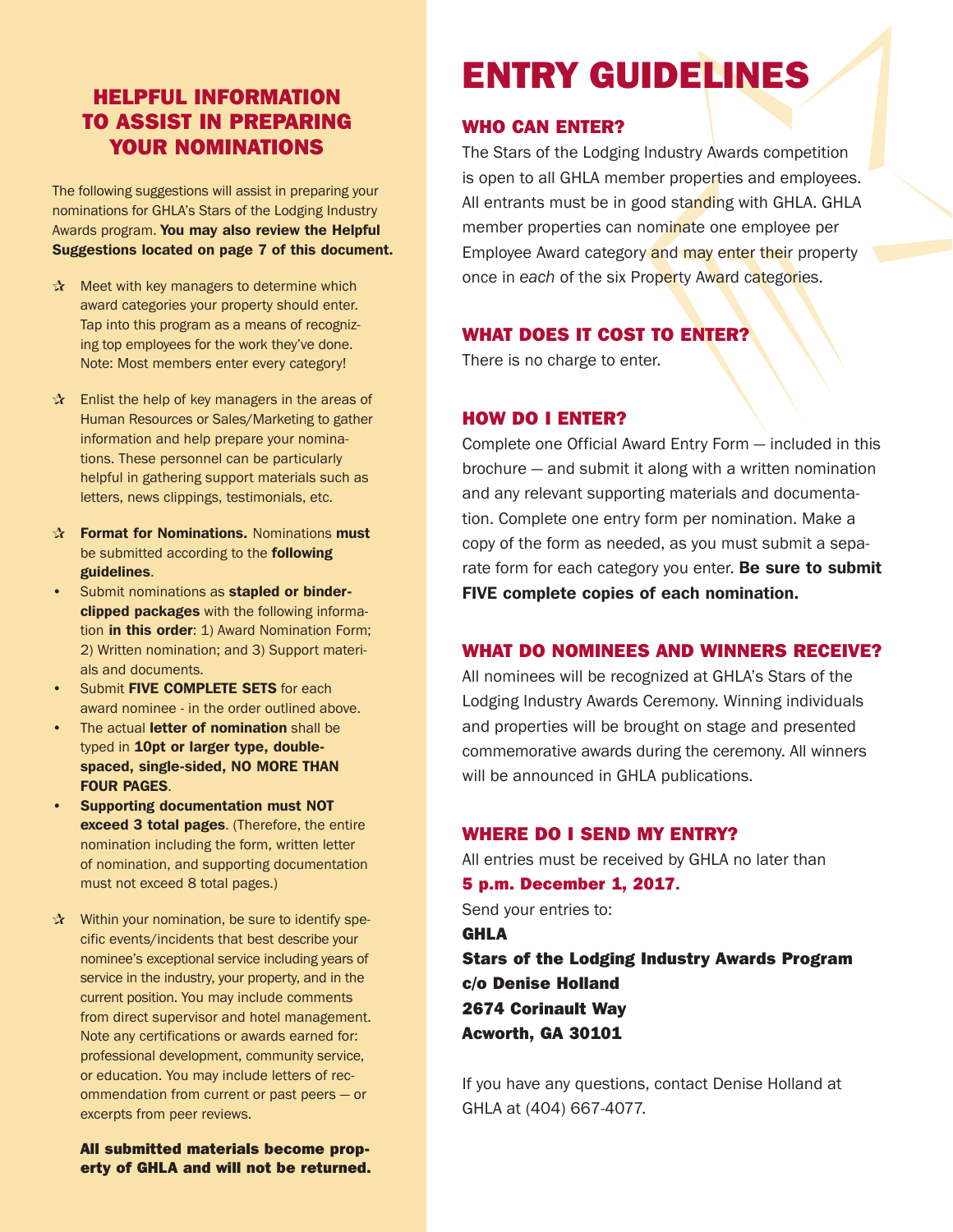# GHLA Employee Awards

## [Individual Employees Only]

Employee awards are judged in four divisions:

- 1) Division 1 (150 rooms or less)
- 2) Division 2 (151 to 299 rooms)
- 3) Division 3 (300 to 399 rooms)
- 4) Division 4 (400 rooms or more)

GHLA member properties may nominate one person per category below. (All winners will be considered for the AH&LA Lodging Employee of the Year Award.) Resubmitted updated applications for previous "Employee" nominees are welcome. Previous winners are not eligible for award consideration in the same category if they have won in that category within the past five years.

#### ALL EMPLOYEE NOMINATIONS SHOULD INCLUDE:

- Years of service in the industry;
- Years of service in your property; and
- Years of service in their current position.

#### NON-MANAGEMENT EMPLOYEE AWARDS

Recognize non-management employees who exceed normal job responsibilities and demonstrate tremendous professionalism. Nominees are judged on outstanding and unusual service to: the property, guests, and the community.

#### Outstanding Administrative Employee of the Year.

Nominees in this category must work in a clerical/secretarial capacity. This includes: administrative assistants in Sales, Catering, Convention Services, Human Resources, Engineering, Rooms, Food and Beverage, Purchasing, receptionists, etc.

#### Outstanding Support Department Employee of the Year.

[Sponsored by Hinson Security Services] Nominees in this category must work in a capacity that is non-management AND non-clerical for a support department. This includes non-clerical employees in: Accounting, AV, Engineering, Food and Beverage (i.e, conference coordinator), Human Resources, MIS, Purchasing (i.e., receiving, storeroom/beverage clerks), Sales, Store Room/Warehousing, etc.

#### Outstanding Food and Beverage Employee of the Year

Nominees in this category are either associated with or prepare and serve food and beverage. This includes: hostpersons, cashiers, order takers, food checkers, servers, buspersons, bar porters/tenders, dishwashers, stewards, room service, etc.

#### Outstanding Guest Services Employee of the Year.

[Sponsored by Postec] Nominees in this category provide guest services in areas such as: front office, mail and information, reservations, security, concierges, communications, health club facilities, business center, bellstands, doorman, valet, courtesy van, etc.

**Outstanding Roomkeeper of the Year. [Sponsored by** United Services Companies] Nominees in this category work in the housekeeping or laundry departments. This includes: room attendants, floor supervisors, housepersons, night cleaners, shampoo persons, laundry persons, linen room attendants, chute attendants, sewing attendants, etc.

#### MANAGEMENT EMPLOYEE AWARDS

Outstanding General Manager of the Year. [Sponsored by BMS CAT] This award honors a hotelier who has demonstrated superior professionalism in operating a GHLA member property and taken a leadership role in the industry by actively participating in association, community, or industry programs. Nominees will be judged on their professionalism and service to their property, employees, guests, community, and their industry.

Outstanding Manager of the Year [Sponsored by Talent Served] This award recognizes exceptional performance by a supervisory employee to their subordinates, to guests, and to the community. Those eligible for nomination include any management level employee who has responsibility for a division, department, or function (e.g., food and beverage managers, front desk managers, comptroller, sales and marketing managers, human resources managers, executive housekeeper, etc.)

### STEVAN PORTER EMERGING HOSPITALITY LEADER OF THE YEAR AWARDS

[Sponsored by InterContinental Hotels Group] This award honors an exemplary hotel employee under age 30 who has demonstrated superior professional dedication, leadership, and a fresh perspective to their job. This individual should: 1) illustrate "out of the box" thinking in their professional and personal life; 2) demonstrate dedication to the industry by participating in Association, community, or industry programs; and 3) be actively involved in community service in either the local or national arena. This award honors the accomplishments of Stevan Porter, former president of the Americas for the InterContinental Hotels Group, and recognizes the same level of enthusiasm and dedication in young lodging employees.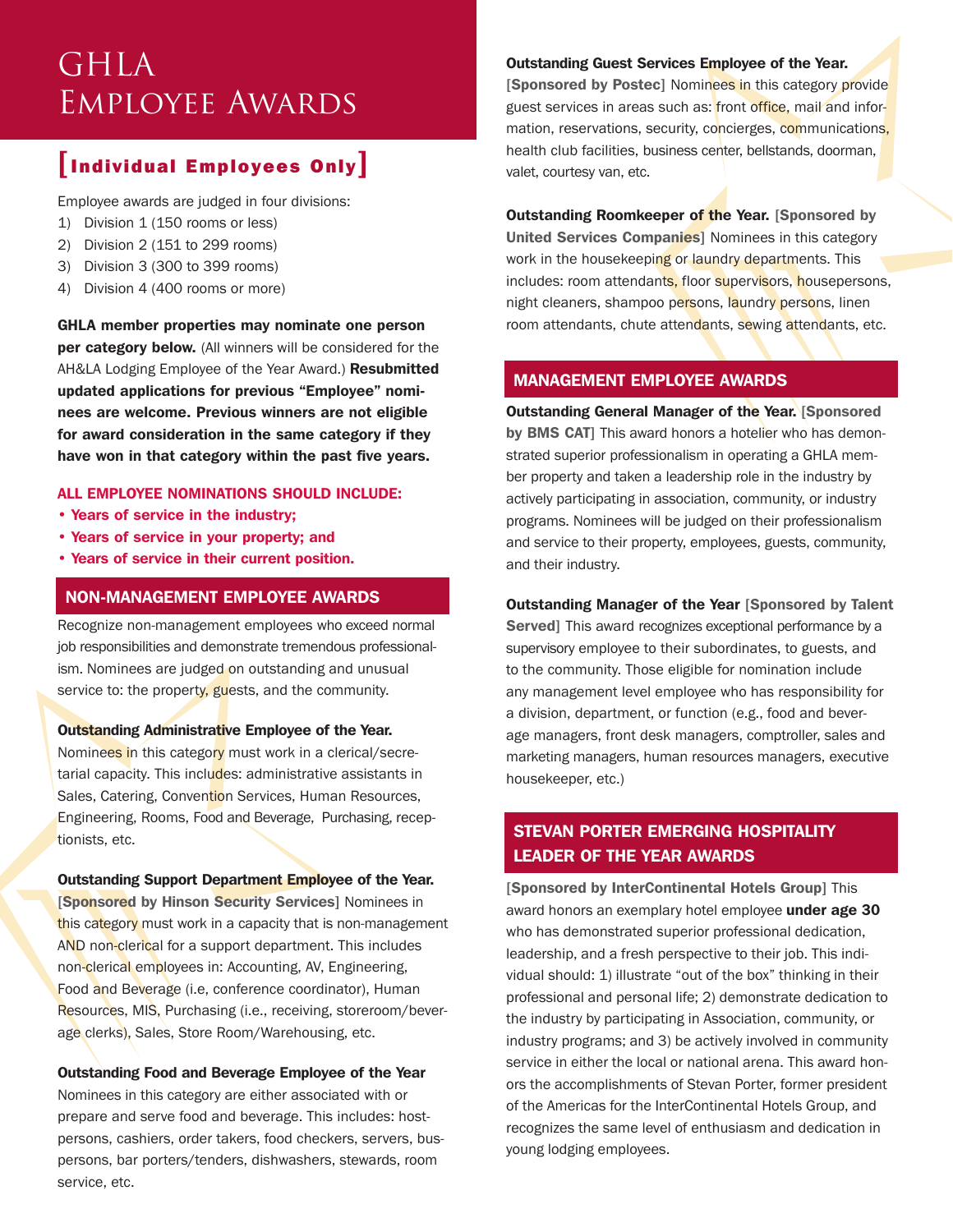# GHLA lodging property / Company achievement Awards

## [GHLA Member Properties Only]

Property awards are judged in four divisions:

- 1) Division 1 (150 rooms or less)
- 2) Division 2 (151 to 299 rooms)
- 3) Division 3 (300 to 399 rooms)
- 4) Division 4 (400 rooms or more)

GHLA member properties may nominate one property per category below. Be sure to check one category and **one property size** when completing your entry form.

#### COMMUNITY SERVICE

#### [Sponsored by Gas South]

The Community Service awards are given for programs that demonstrate that the individual property is responsive to the local community and its residents. Examples include campaigns to benefit local or national service organizations or charities, service to any part of the community through a special project, and joint undertakings with community groups for the benefit of the area.

#### LEADER IN SUSTAINABILITY

The Leader in Sustainability awards recognize lodging properties that have developed a culture toward integrating environmental management practices that improve everyday operations and the bottom line, while maintaining quality service and meeting guest expectations. The program must demonstrate success in one or more of the following areas: energy conservation (for example, participation in the Environmental Protection Agency's Energy Star program), solid waste reduction, effluents and emissions, water conservation, purchasing, and business issues (e.g., guest demands, community issues, land use and development, training, and policy).

#### GUEST RELATIONS

The Guest Relations awards are given for programs that develop a climate conducive to new or repeat business, create goodwill among guests, provide special services, reverse negative public relations situations, or effectively solve guest complaints.

#### SPECIAL EVENT — ONE-TIME ONLY

[Sponsored by PSAV]

These awards recognize programs or campaigns that demonstrate a creative approach to scheduled events, anniversaries, charity events, holidays, or special publicity events. These awards are for events that are held one-time only. (Award submissions should include metrics such as budget.)

#### SPECIAL EVENT — ONGOING SPECIAL EVENTS

[Sponsored by PSAV]

These awards recognize programs or campaigns that demonstrate a creative approach to scheduled events, anniversaries, charity events, holidays, or special publicity events. These awards are for on-going events. (Award submissions should include metrics such as budget.)

#### TECHNOLOGY INNOVATION OF THE YEAR

[Sponsored by Postec]

These awards recognize properties that have used advances in technology to optimize performance. Nominations should include goals, tactics, and metrics.

> **IMPORTANT NOTE:** Four lodging properties are selected as winners in each Property Achievement Award category when the number of nominations in a category warrant. Special consideration will be given to programs produced "in-house" (e.g., without the use of a public relations or advertising agency). It is important to include metrics with each nomination whe appropriate.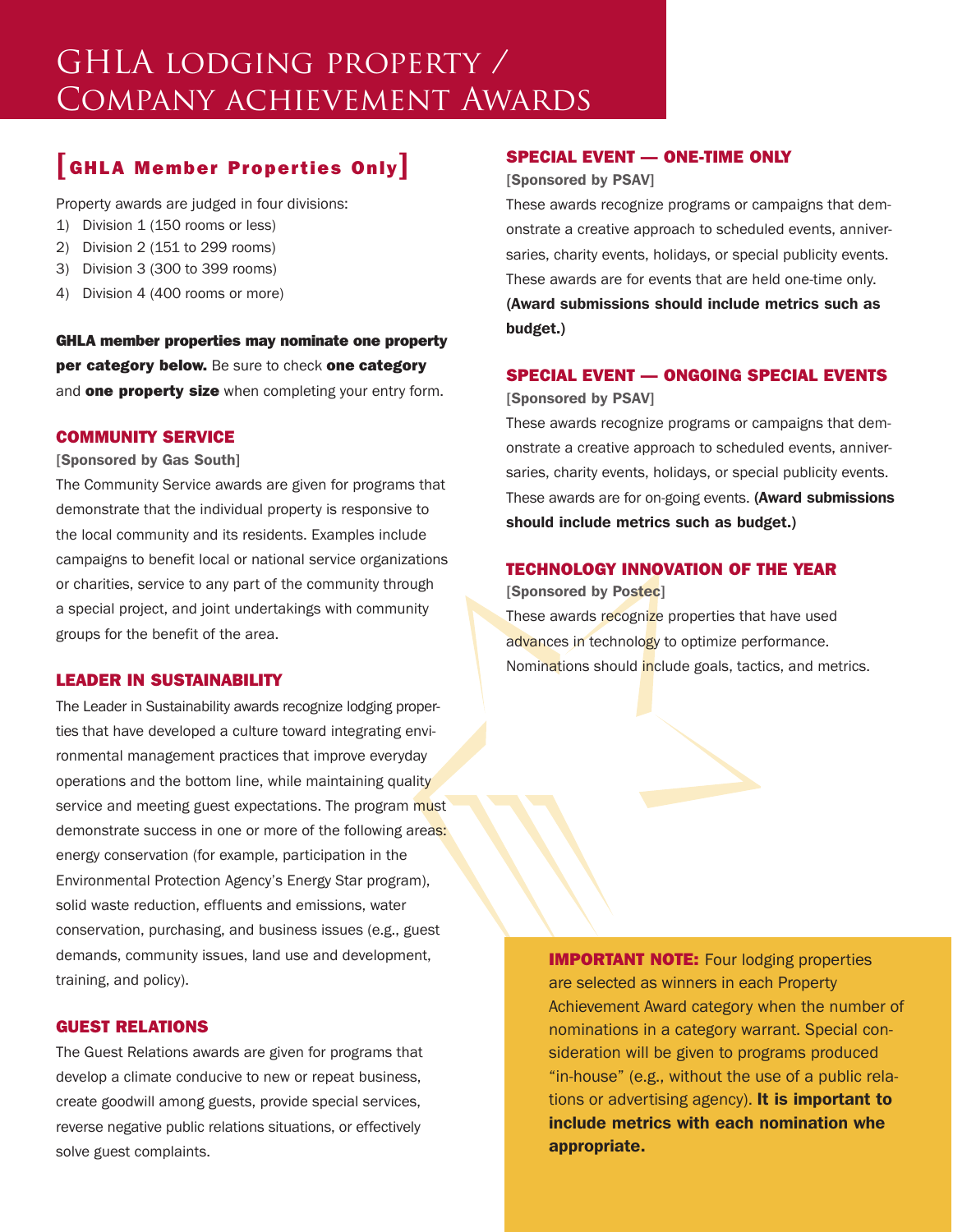# GHLA Stars of the Lodging Industry OFFICIAL AWARD ENTRY FORM

- **Step 1:** Check one award and one category below. You may only submit one nomination per award category — but you may submit a nomination into as many categories as you like. Use a separate nomination form for each nomination. (Copy this form as needed.)
- **Step 2:** Fill out the remainder of this form completely.
- **Step 3:** For each nomination, include a separate written nomination, any supporting documentation, and a disk or thumb drive with digital photos.
- **Step 4:** Send your complete entry to GHLA by 5 p.m. December 1. Incomplete entries will be disqualified. There is no cost to enter.

Resubmitted updated applications for previous "Employee" nominees are welcome. Previous winners are not eligible for award consideration in the same category if they have won in the past five years.

#### **PROPERTY SIZE** [CHECK APPROPRIATE PROPERTY SIZE BELOW]

- ❑ Division 1 (150 rooms or less)
- ❑ Division 2 (151 to 299 rooms)
- ❑ Division 3 (300 to 399 rooms) ❑ Division 4 (400 rooms or more)
- PROPERTY AWARDS

#### **AWARD** [CHECK ONE ONLY]

- ❑ Community Service
- ❑ Leader in Sustainability
- ❑ Guest Relations
- ❑ Special Event One-Time Only
- ❑ Special Event Ongoing
- ❑ Technology Innovation of the Year

#### EMPLOYEE AWARDS

#### **AWARD [CHECK ONE ONLY]**

- ❑ Administrative Employee of the Year
- ❑ Support Department Employee of the Year
- ❑ Food and Beverage Employee of the Year
- ❑ Guest Services Employee of the Year
- ❑ Roomkeeper of the Year
- ❑ Manager of the Year
- ❑ General Manager of the Year
- ❑ Stevan Porter Emerging Hospitality Leader of the Year

#### NOMINEE INFORMATION

| NOMINEE NAME     |              |        |     |
|------------------|--------------|--------|-----|
| <b>TITLE</b>     |              |        |     |
| PROPERTY         |              |        |     |
| <b>ADDRESS</b>   |              |        |     |
| <b>CITY</b>      | <b>STATE</b> |        | ZIP |
| <b>TELEPHONE</b> |              | E-MAIL |     |

#### CONTACT PERSON'S INFORMATION

| NAME             |              |     |  |
|------------------|--------------|-----|--|
| <b>TITLE</b>     |              |     |  |
| PROPERTY         |              |     |  |
| <b>ADDRESS</b>   |              |     |  |
| <b>CITY</b>      | <b>STATE</b> | ZIP |  |
| <b>TELEPHONE</b> | E-MAIL       |     |  |

# ENTRY CHECKLIST

Complete this checklist to help you successfully submit your nomination(s).

- ❑ We are a GHLA member in good standing. If not, you may join by calling GHLA at (404) 771-2995.
- ❑ All work has been completed in the last 12 months.
- ❑ I have checked the appropriate award category and property size on each of my entry forms.
- □ Each EMPLOYEE AWARD NOMINATION. **includes a Written Nomination.** Explain in up to four double-spaced pages why your nominee should be honored. Include specific examples such as undertaking special services, showing exceptional leadership, performing heroic deeds, providing service to guests above the normal job duties, etc.
- ❑ Each PROPERTY AWARD NOMINATION, **includes a Written Nomination. Provide** in up to four double-spaced pages a full description of the program or activity, including goals, implementation, budget, and results. (Consideration is given to programs produced in-house.)
- ❑ I have provided FIVE COMPLETE COPIES of each nomination.

Nominations must be submitted according to the following guidelines.

- Submit nominations as stapled or binder-clipped packages with the following information in this order: 1) Official Award Entry Form; 2) Written nomination; and 3) Support materials.
- The actual letter of nomination shall be typed in 10pt or larger type, double-spaced, single-sided, no more than four pages.
- Supporting documentation must NOT exceed 3 total pages. (Therefore, the entire nomination including the form, written letter of nomination, and supporting documentation must not exceed 8 total pages.) I have *NOT* included video or audio support materials.
- ❑ I have submitted a FLASH DRIVE with QUALITY photos for ALL nominees. Photos may be used during GHLA's awards program and need to be in focus and high quality. NOTE: Label each photo file appropriately so it easily identifiable.

Deadline for entry: 5 p.m. December 1, 2017. No extensions will be granted. Send entries to: GHLA Stars Program c/o Denise Holland 2674 Corinault Way Acworth, GA 30101

All entry materials become property of GHLA and will not be returned.